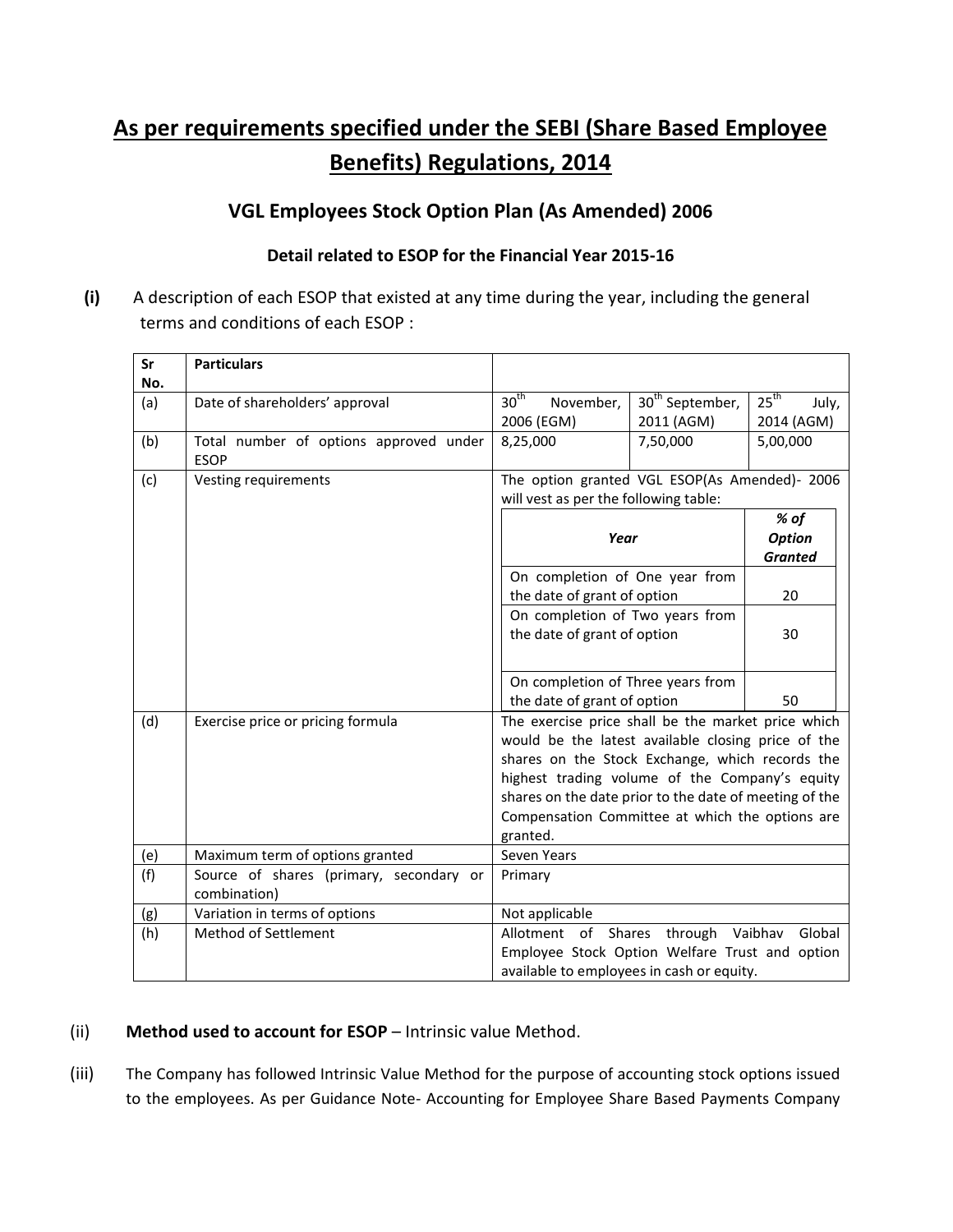needs to disclose the difference between Employee compensation cost so computed and Employee Compensation cost that it would have recognized had it followed Fair Value Method of Accounting. The difference between employee compensation cost using Intrinsic Value Method and Fair Value Method is as follows:

| <b>PARTICULARS</b>                                        | AMOUNT (Rs.) |
|-----------------------------------------------------------|--------------|
| A. Employee Compensation Cost using Fair Value Method     | 43,05,593    |
| B. Less: Employee Compensation Cost using Intrinsic Value |              |
| Method                                                    |              |
| Amount to be recognized in Profit & Loss A/c as employee  | 43,05,593    |
| compensation cost                                         |              |

#### **(iv) Option movement during the year**

| <b>Particular</b>                                                           | <b>Details</b> |
|-----------------------------------------------------------------------------|----------------|
| Number of option outstanding at the beginning of the year                   | 8,30,838       |
| Number of option granted during the year                                    | 76,570         |
| Number of option forfeited / lapsed during the year                         | 1,89,632       |
| Number of options vested during the year                                    | 2,66,169       |
| Number of options exercised during the year                                 | 1,18,851       |
| Number of shares arising as a result of exercise of options                 | 1,18,851       |
| Money realized by exercise of options (INR), if scheme is implemented       |                |
| directly by the company                                                     |                |
| Loan repaid by the Trust during the year from exercise price received (Rs.) | 6,36,878.85    |
| Number of options outstanding at the end of the year                        | 5,98,925       |
| Number of options exercisable at the end of the year                        | 1,82,809       |

#### **(v) ESOP Pricing, EPS and its impact**

|                | <b>PARTICULARS</b>                             | AMOUNT(Rs.)                       |         |
|----------------|------------------------------------------------|-----------------------------------|---------|
| 1              | Exercise price of options granted during the   | Rs. 374.60                        |         |
|                | year                                           |                                   |         |
| $\overline{2}$ | Weighted average fair value of option as on    | Rs. 210.55                        |         |
|                | date of grant during the year                  |                                   |         |
| 3              | Weighted average share price of the option     | Rs. 436.83                        |         |
|                | during the year                                |                                   |         |
| 4.             | Weighted average Remaining contractual Life of |                                   |         |
|                | Options granted during the year and            | 7.5 Years                         |         |
|                | Outstanding at the end of the year             |                                   |         |
| 5.             | Weighted average fair value of option as on    |                                   |         |
|                | date of grant during the year                  | Rs. 210.55                        |         |
|                |                                                | <b>PARTICULARS</b>                | Rs.     |
|                |                                                | Net Income as reported (in Lakhs) | 1815.53 |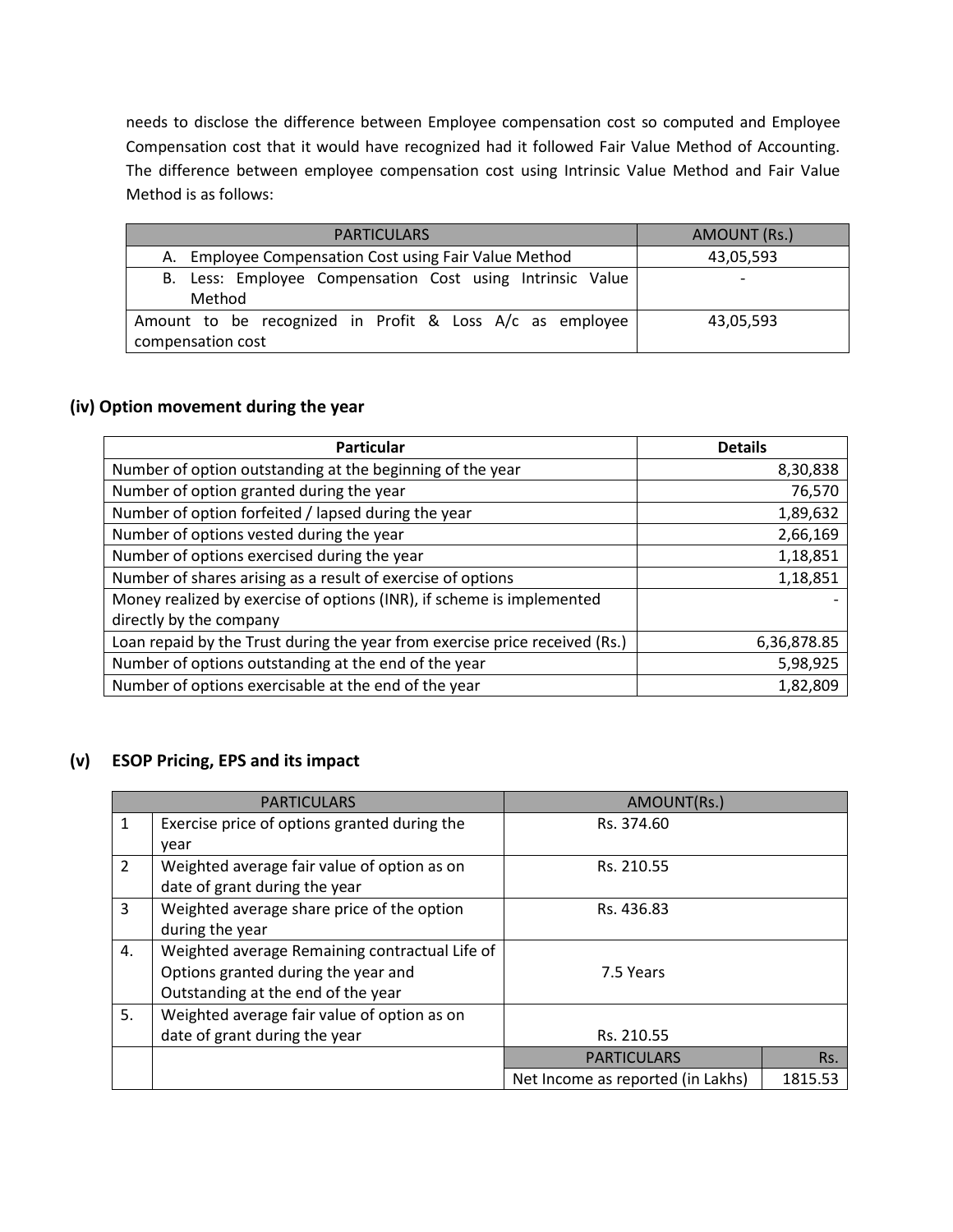|    |                                                                                    | Add: Intrinsic Value Compensation<br>Cost        |                    | <b>NIL</b>                   |  |
|----|------------------------------------------------------------------------------------|--------------------------------------------------|--------------------|------------------------------|--|
|    |                                                                                    | Less: Fair Value Compensation<br>Cost (in lakhs) |                    | 43.05                        |  |
| 6. |                                                                                    | Adjusted Net Income (in lakhs)                   |                    | 1772.48                      |  |
|    | Adjusted Net Income and Earnings Per Share                                         | <b>Basic Earnings Per Share</b>                  |                    |                              |  |
|    |                                                                                    | -As Reported                                     |                    | 5.59                         |  |
|    |                                                                                    | -Adjusted Earnings Per Share                     |                    | 5.45                         |  |
|    |                                                                                    | <b>Diluted Earnings Per Share</b>                |                    |                              |  |
|    |                                                                                    | -As Reported                                     |                    | 5.59                         |  |
|    |                                                                                    | -Adjusted Earnings Per Share                     |                    | 5.45                         |  |
|    |                                                                                    |                                                  |                    |                              |  |
| 7. | Impact on Profits and EPS for the Fiscal 2016                                      | <b>Impact on Profits</b>                         | Impact on          | Impact                       |  |
|    | had the company followed Fair value Method                                         |                                                  | <b>Basic EPS</b>   | on                           |  |
|    | of accounting employee compensation cost<br>instead of Intrinsic Value Method      |                                                  |                    | <b>Diluted</b><br><b>EPS</b> |  |
|    |                                                                                    | Lower by Rs. 43.05                               | Lower by           | Lower by                     |  |
|    |                                                                                    | Lakhs                                            | Rs. 0.14           | Rs. 0.14                     |  |
| 8. | Significant Assumptions made during the year to estimate the fair value of options |                                                  |                    |                              |  |
|    | Risk Free Interest rate<br>a.                                                      | 7.79%                                            |                    |                              |  |
|    | <b>Expected Life</b><br>b.                                                         |                                                  | 4.00 years         |                              |  |
|    | <b>Expected Volatility</b><br>c.                                                   |                                                  | 64.71%             |                              |  |
|    | <b>Expected Dividend Yield</b><br>d.                                               | <b>NIL</b>                                       |                    |                              |  |
| 9  | Number of Option outstanding on the basis of                                       | <b>Exercise Price</b>                            |                    |                              |  |
|    | exercise price                                                                     | (Rs.)                                            | <b>Outstanding</b> |                              |  |
|    |                                                                                    | 26.75                                            | 9,000              |                              |  |
|    |                                                                                    | 45.30                                            | 72,458             |                              |  |
|    |                                                                                    | 119.05                                           | 13,930             |                              |  |
|    |                                                                                    | 126.35                                           | 27,106             |                              |  |
|    |                                                                                    | 418.40                                           | 8,956              |                              |  |
|    |                                                                                    | 743.95                                           | 23,629             |                              |  |
|    |                                                                                    | 742.50                                           | 360,690            |                              |  |
|    |                                                                                    | 752.60                                           | 13,826             |                              |  |
|    |                                                                                    | 374.60                                           | 69,330             |                              |  |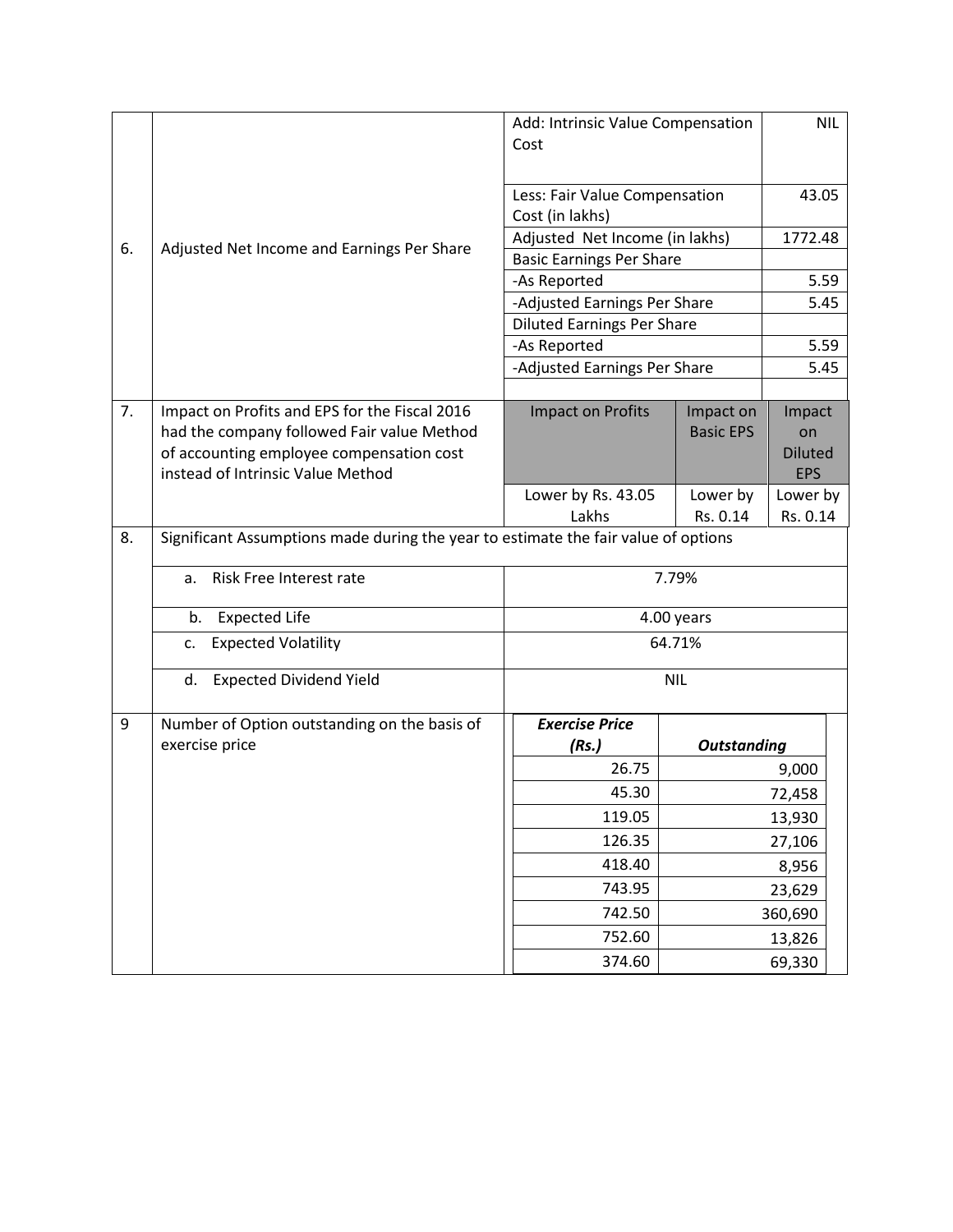**(vi) Employee wise details of options granted during the year** :

| Sr  | <b>Particulars</b>                         |                |                    |                             |                                |
|-----|--------------------------------------------|----------------|--------------------|-----------------------------|--------------------------------|
| No. |                                            |                |                    |                             |                                |
|     |                                            | <b>Name</b>    | <b>Designation</b> | No. of<br>Option<br>Granted | <b>Exercise</b><br>Price (Rs.) |
|     |                                            | Mr. Puru       | Group CFO          | 20,000                      |                                |
| (a) | Senior Management Personnel                | Aggarwal       | Sr. Vice           |                             |                                |
|     |                                            | Mr. Jeff Allar | President - HR     | 10,000                      | 374.60                         |
|     |                                            | Mr. Pushpendra | Vice President     |                             |                                |
|     |                                            | Singh          | $-HR$              | 2,520                       |                                |
|     | Any other employee who receives a grant    |                | N.A.               |                             |                                |
| (b) | in any one year of option amounting to 5%  |                |                    |                             |                                |
|     | or more of option granted during that year |                |                    |                             |                                |
|     | Identified employees who were granted      |                | N.A.               |                             |                                |
|     | option, during any one year, equal to or   |                |                    |                             |                                |
| (c) | exceeding 1% of the issued<br>capital      |                |                    |                             |                                |
|     | (excluding outstanding warrants<br>and     |                |                    |                             |                                |
|     | conversions) of the Company at the time of |                |                    |                             |                                |
|     |                                            |                |                    |                             |                                |
|     | grant                                      |                |                    |                             |                                |

# **(vii) Details related to Trust**

1. General information :

| SI.            | <b>Particulars</b>                        | <b>Details</b>                             |
|----------------|-------------------------------------------|--------------------------------------------|
| No.            |                                           |                                            |
| 1              | Name of the Trust                         | Employee Stock<br>Vaibhav Global<br>Option |
|                |                                           | <b>Welfare Trust</b>                       |
| $\overline{2}$ | Details of the Trustee(s)                 | Mr. Pushpendra Singh                       |
|                |                                           | Mrs. Reeta Sharma                          |
|                |                                           | Mr. Girdhari Lal Sharma                    |
| 3              | Amount of loan disbursed by Company /     | Rs. 1,35,401.70                            |
|                | any Company in the group, during the year |                                            |
| 4              | Amount of loan outstanding (repayable to  | Rs. 10,31,535                              |
|                | Company / any Company in the group) as    |                                            |
|                | at the end of the year                    |                                            |
| 5              | Amount of loan, if any, taken from any    | <b>NIL</b>                                 |
|                | other source for which Company / any      |                                            |
|                | Company in the group has provided any     |                                            |
|                | security or guarantee                     |                                            |
| 6              | Any other contribution made to the Trust  | <b>NIL</b>                                 |
|                | during the year                           |                                            |